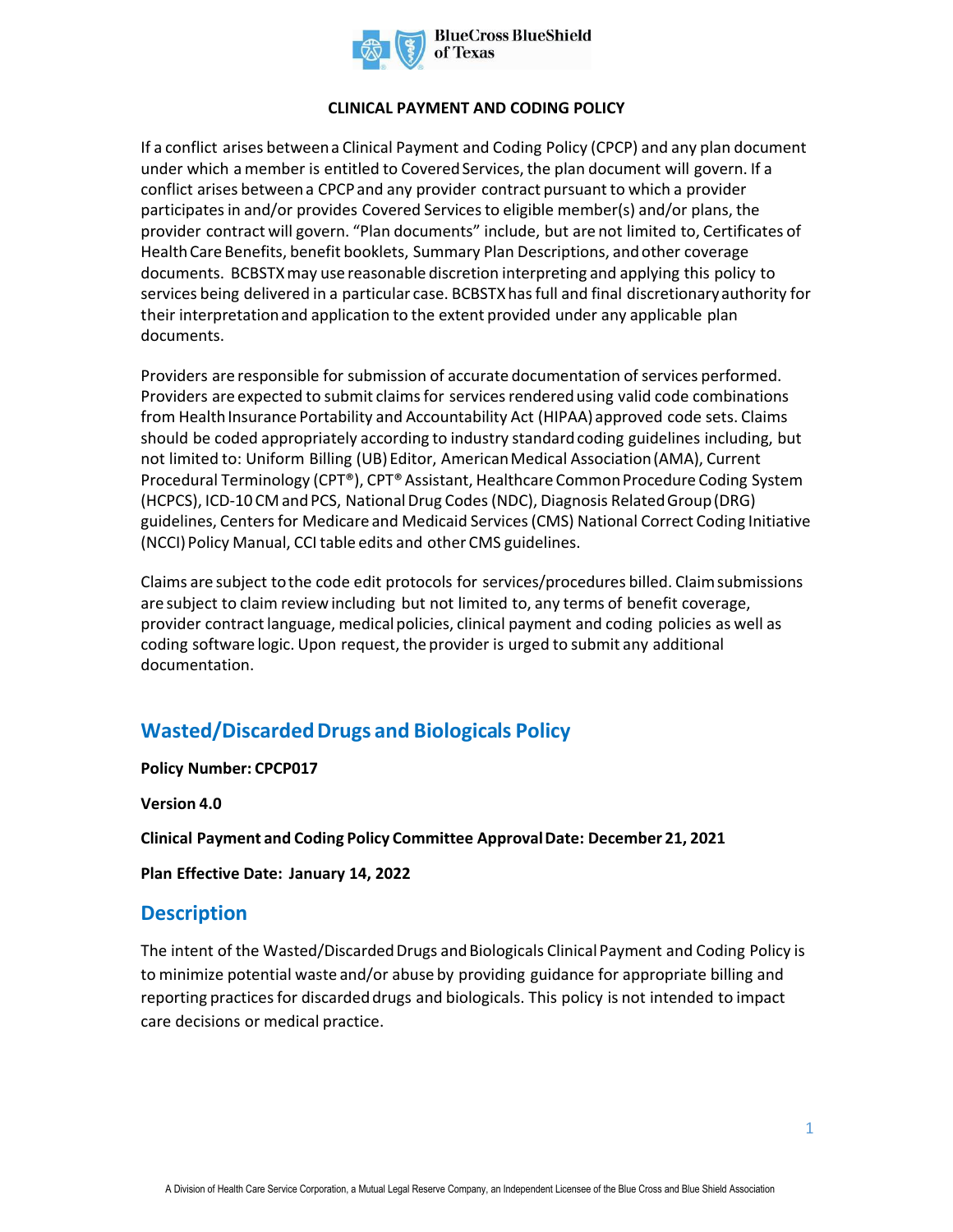

## **Definitions:**

**Drug Waste:** The partial vial, package, or product of drug or biologic that is discarded and not administered to any member**.** 

**JW Modifier:** Drug amount discarded/not administered to any member

**Multi-use vials/packages:** A drug or biologic package that allows more than one (1) dose to be withdrawn for administration by injection or infusion. (Note, use of modifier JW is not appropriate for drugs that are from multiple dose vials or packages.)

**Overfill:** Any excess product (that is, overfill) is provided without charge to the provider. Providers may not bill for overfill harvested from single use containers, including overfill amounts pooled from more than one container, because that overfill does not represent a cost to the provider.

**Single-use vials/packages:** A drug or biologic package that allows only one (1) dose to be withdrawn for administration by injection or infusion.

## **Reimbursement Information:**

Reimbursement information provided in this policy for wasted and/or discarded drugs and biologicals may not cover every reimbursement type situation for a member. Reimbursement and payment are determined by the Plan Documents under which the member is entitled to Covered Services. Providers, facilities and suppliers are encouragedto administer and care for members in a way that drugs and biologicals are used most efficiently to prevent waste of the product.

When billing drugs, units of service must be billed in multiples of the dosage specified in the full CPT/HCPCS description. If the amount administered is not a multiple of the CPT/HCPCS code, round to the next highest unit in the CPT/HCPCS description for that code. Total dose, administered and wasted, must not exceed the vial amount.

### **JW Modifier Usage**

The JW modifier is a CPT/HCPCS Level II modifier that is used to report the amount of drug or biological that is discarded. The actual dosage of drugs or biologicals must be reported with the correct CPT/HCPCS code and the correct units of service. The discarded amount must be billed on a separate line with the JW modifier for all non-inpatient places of service. Suppliers and providers are required to append the JW modifier on claims for discarded drugs and biologicals from any single use vials and or single use packages when they are discarded. In addition, suppliers and providers are required to document the amount of the discarded drugs or biologicals in the member's medical records. **The JW modifier should only be applied to the amount of drug or biological that is discarded.** Note, the plan will provide reimbursement for the discarded amount of a single use dosage drug or biological product that is discarded, and the amount administered to the member up to the amount indicated on the vial or package label that is necessary for the member's condition.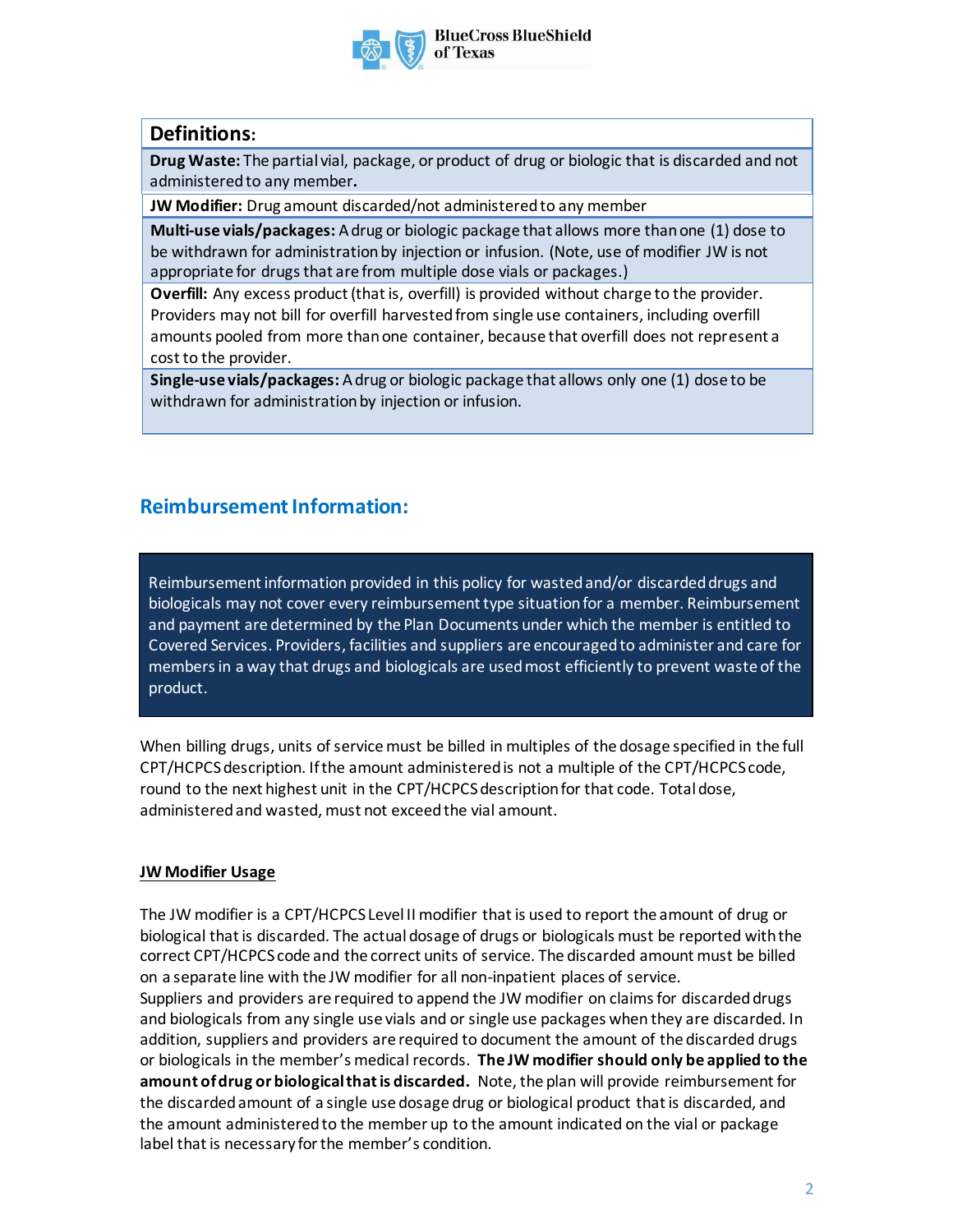

Eligible reimbursement for drugs and biologicals when reported with the JW modifier must meet the following criteria:

- The dose administered, discarded amount, exact date and time of administration and reason for wastage is clearly and acceptably documented in the medical record.
- The discarded amount is billed on a separate line than the administered amount with the correct CPT/HCPCS code, units, and JW modifier for all non-inpatient places of service.
- The discarded drugs or biologicals are not administered to another member/patient.
- The drug or biological administered is only available in a single use vial or single use package.
- The drug or biological is administered to the member appropriately for the members' medical condition and the unused portion is discarded.
- The units billed correspond with the smallest dose or vial available for purchase from the manufacturer(s) that provides the appropriate dosage for the member.
- National Drug Codes (NDC) identify drugs using a unique three segment product identifier number. These codes must be included with the CPT/HCPCS code when billing for drugs to receive NDC-based reimbursement. When billing drugs, CPT/HCPCS units of service must be billed in multiples of the dosage specified in the full CPT/HCPCS description. If the amount administered is not a multiple of the CPT/HCPCS code, round to the next highest unit in the CPT/HCPCS description for that code. The NDC units billed should correspond to the CPT/HCPCS units billed.

#### **Billing Examples:**

*Example #1: If 750 milligrams (mg) of rituximab is administered, it is appropriate to bill for 75 units J9312, since the CPT/ HCPCS code J9312 defines the unit for rituximab as 10mg. If 800mg total are utilized, but only 750mg are administered, then 50mg are wasted and documented in the medical record.* Since the administered amount requires billing 75 units of J9312, 50mg of wastage is billed on a separate service line as 5 units of J9312 (along with the JW modifier) that is not utilized.

*Example #2: Trastuzumab is available in a single use, 150mg vial. The CPT/ HCPCS code and description for trastuzumab is J9355, trastuzumab 10mg. If 575mg are administered to the member, then four 150mg vials (total 600mg) should be utilized. When 600mg are utilized but only 575mg are administered, then 25mg are wasted and documented in the medical record. The correct billing is 58 units J9355 on one line of the claim, and 2 units J9355JW on another line.* 

*Example #3: Rituximab is available in single use vials of 100mg/10mL and 500mg/50mL. The CPT/HCPCS code and description for rituximab is J9312, rituximab 10mg. If 750mg are administered to the member, the most appropriate combination of Rituxan vials to minimize wastage for a 750mg dose is one 500mg/50ML single use vial and three 100mg/10ML single use vials. Billing Rituxan 750mg dose using two 500mg/50ML vials as 75 units J9312 to reflect amount administered and 25 units J9312 to reflect wastage may be subject for reimbursement review as this combination does not meet the requirement to use the most appropriate packaging that can be purchased to make the member's administered dose and minimize waste.*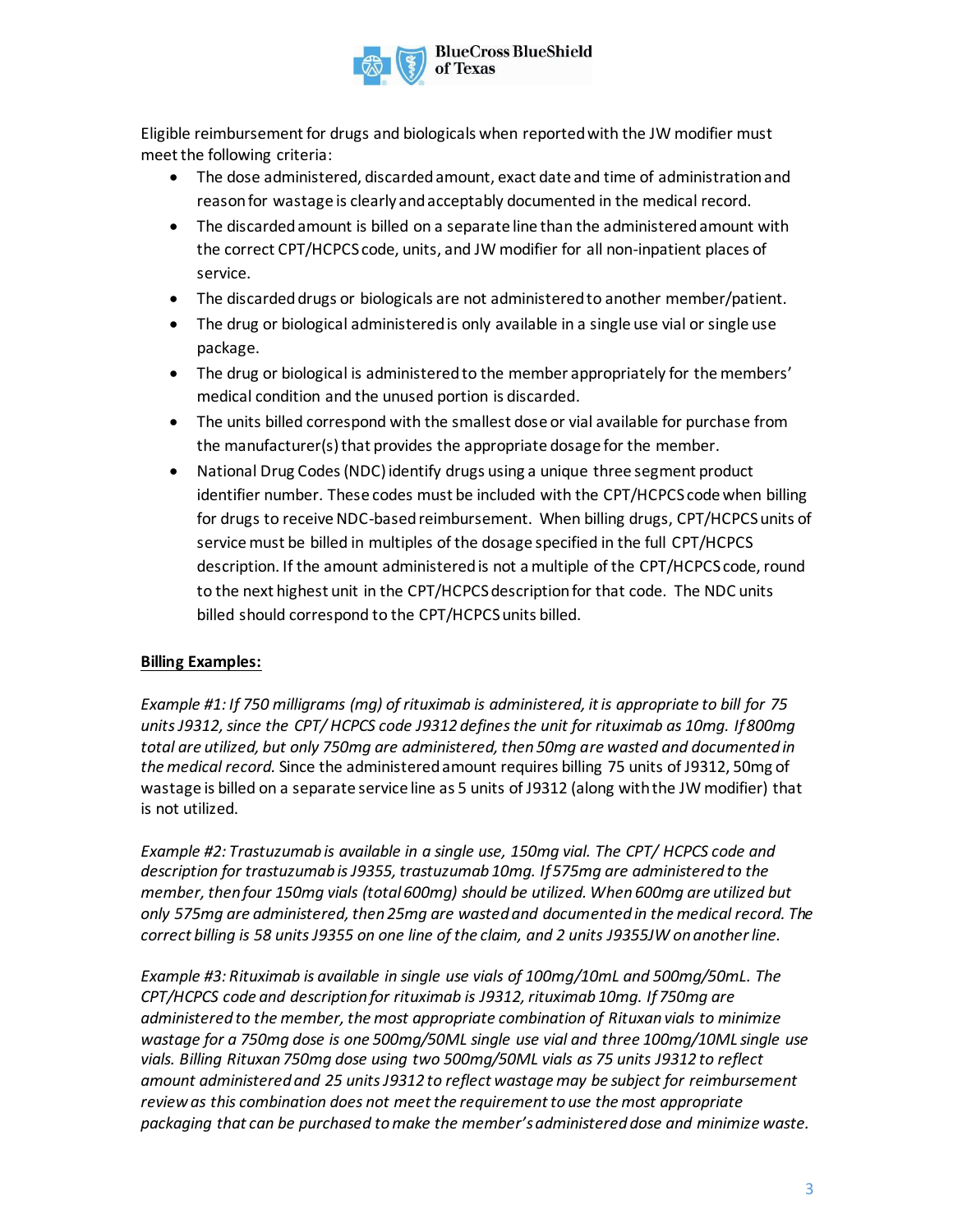

#### **When Drugs and Biologicals are not Eligible for Reimbursement**

Examples of non-reimbursable drugs and biologicals, including whole vial or package waste, are:

- $\checkmark$  Multi-use vials and multi-use packages will not be reimbursed for discarded amounts of drugs or biologicals when billing includes pricing per HCPCS code or NDC units.
- $\checkmark$  Single-use vials which have been reimbursed for discarded/wasted drugs, using the JW modifier, for one member may not be billed for use on other members or patients.
- $\checkmark$  A provider will not be reimbursed for purchases of larger packaging of drugs or biologicals when more appropriate packaging can be purchased.
- $\checkmark$  Reimbursement will not be given to a provider or hospital due to a member missing an appointment or the member changes their mind after drug is prepared.
- $\checkmark$  The JW modifier is used on claims for hospital inpatient admissions.
- $\checkmark$  Volumes or quantities of the drug or biological billed over the manufacturer's labeled package volume or mass ("overfill") will not be reimbursed and must not be billed for use on members.
- ✓ A Neulasta OnPro® (J2506- Injection, pegfilgrastim, excludes biosimilar, 0.5 mg eff 1/1/2022, J2505- Injection, pegfilgrastim, 6 mg pre 1/1/2022) that is applied but fails to deliver the drug.
- $\checkmark$  The member mishandles or damages the drug, requiring a replacement dose.
- $\checkmark$  Drug stored outside the storage requirements described within the product(s) prescribing information.
- $\checkmark$  The shipping company damages the drug en route to the member.
- $\checkmark$  The provider mishandles, damages, or does not appropriately reconstitute the drug.
- $\checkmark$  Theft from provider or shipping company.

#### **Whole Vial or Package Waste**

Whole vials or packages billed as waste will not be reimbursed in most circumstances. Whole vial, package or product waste due to manufacturer defect, shipping damage, improper storage, or provider administration error may not be reimbursed. In some limited circumstances, whole vials or packages billed as waste may be reimbursed. Scenarios of reimbursable whole vial or package waste include, but are not limited to:

- $\checkmark$  Intrauterine Device (IUD) insertion billed on same date of service.
- $\checkmark$  Member death, hospitalization, or incapacitation after drug has been shipped (for home delivery providers only).
- $\checkmark$  Replacement drug after dispensing due to disasters such as hurricanes, earthquakes, flooding, fires, etc.
- $\checkmark$  Theft from member.

The Plan reserves the right to request supporting documentation. Claim(s) that do not adhere to coding and billing guidelines may result in a denial or reassigned payment rate. Wasted/discarded drug and biological claim submissions are evaluated on a case-by-case basis that may include a review of applicable medical documentation including documentation of drug product preparation.